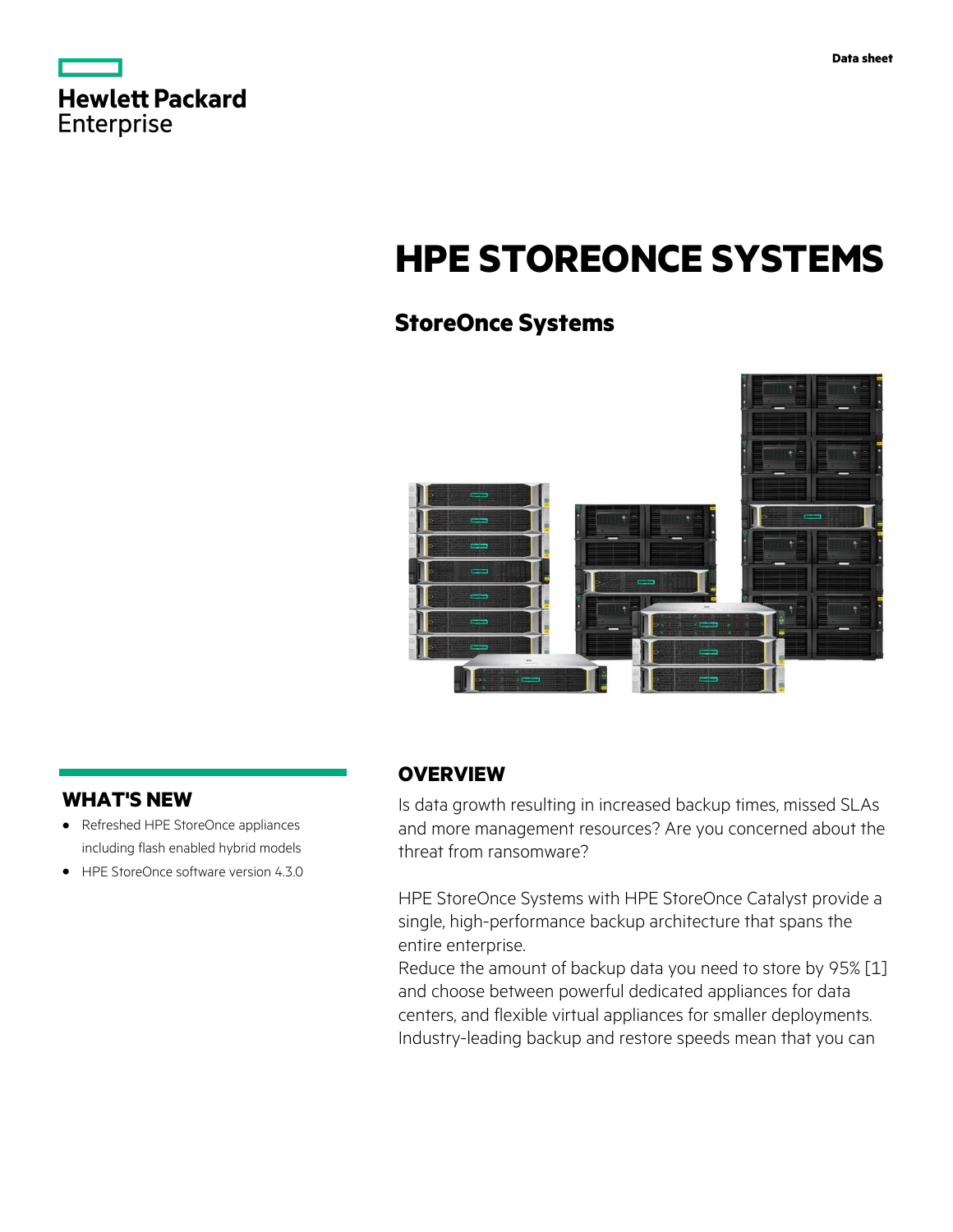meet shrinking backup windows and recovery service level

agreements. HPE StoreOnce Catalyst prevents exposure of backup copies to ransomware. With HPE StoreOnce you can dedupe anywhere and control the movement of data across the enterprise using your backup application. Using HPE Cloud Bank Storage to cloud-enable your current backup and business applications, HPE StoreOnce Systems provide even more flexibility to reduce your cost, risk, and complexity.

### **FEATURES**

#### **Industry-leading, Scalable Architecture from Small and Remote Offices to Enterprise Data Centers**

Scalable architecture allows you to pay as you grow. Choose capacity points available through virtual or dedicated appliances that start small and allow you to add capacity as needed.

With a range of capacity points to suit all requirements from small remote offices to enterprise data centers with centralized monitoring and control with federated management.

For enterprise data centers, the HPE StoreOnce 5650 scales from 36 TB to 1.7 PB locally and up to 5.2 PB of total usable storage with HPE Cloud Bank Storage. The new HPE StoreOnce 5660 hybrid appliance scales from 144TB to 1.1PB locally and up to 3.3PB total storage with HPE Cloud Bank Storage.

For mid-size data centers choose HPE StoreOnce 3620, HPE StoreOnce 3640, HPE StoreOnce 5200 or the HPE StoreOnce 5250 to scale from 16 - 864 TB usable.

The new Gen4+ product line has the all HDD HPE StoreOnce 3660 for smaller environments, and the hybrid HPE StoreOnce 5260 for mid-size data centers.

#### **Deduplication Across the Enterprise with a Single Deduplication Technology - HPE StoreOnce**

Deduplicate at the application source, the backup server, the target appliance, or directly from HPE 3PAR, HPE Primera, and HPE Nimble Storage via HPE Recovery Manager Central software.

HPE StoreOnce delivers a unified solution for data movement across the enterprise under the control of your data protection application.

HPE StoreOnce enables direct, application integrated backup of Oracle Recovery Manager, SAP HANA®, and Microsoft SQL using no cost Catalyst application plugins.

For software defined data protection, choose the HPE StoreOnce VSA, flexibly licensed up to 500 TB and configurable to meet the performance characteristics needed of a variety of environments.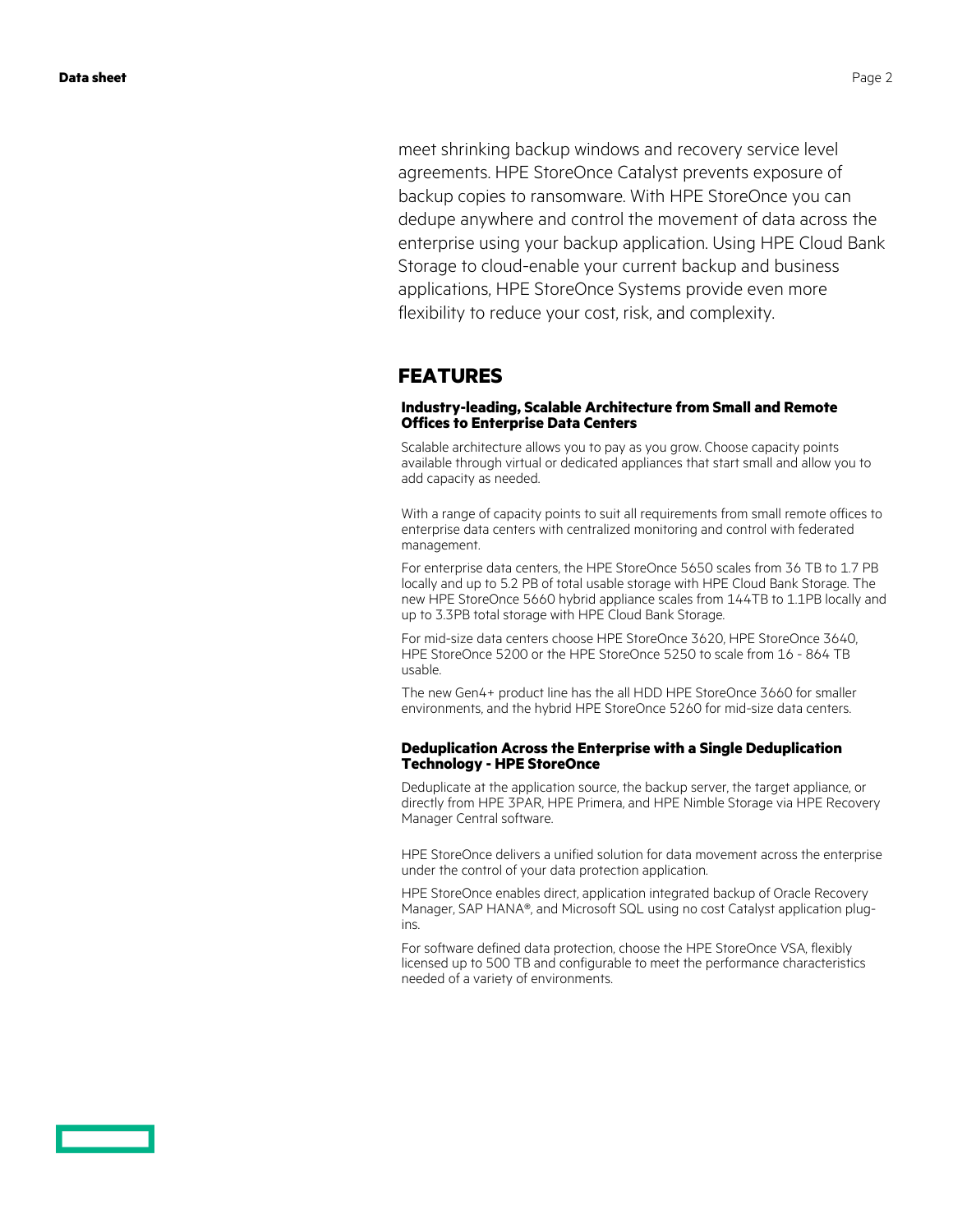#### **Backup within your Window and Meet your Restore SLAs with HPE StoreOnce Industry Leading Performance**

A broad range of best-in-class price/performance points to meet the challenges of data growth and shrinking backup windows across the enterprise.

Up to 105 TB per hour with HPE StoreOnce 5660, or up to 60 TB per hour with HPE StoreOnce 5260.

Up to 25 TB per hour with HPE StoreOnce Gen4+ 3660.

Up to 47 TB per hour with HPE StoreOnce 5650, or up to 41 TB per hour with HPE StoreOnce 5250 and up to 33 TB per hour with HPE StoreOnce 5200.

Up to 18 TB per hour with HPE StoreOnce 3640 and HPE StoreOnce Catalyst or up to 14 TB per hour with HPE StoreOnce 3620.

#### **Automated, Efficient Backup, and Disaster Recovery Operations with HPE StoreOnce Catalyst**

Centralized management, alerting, and trending in the GUI via federated management, to enable a single point of management for up to 100 HPE StoreOnce systems.

Manage backup and disaster recovery operations from a single pane of glass with HPE StoreOnce Catalyst, backup and copy is supported over IP and Fibre Channel.

Data efficient copy to HPE Cloud Bank Storage allows disaster recovery solutions that were not previously feasible due to lack of multisite capabilities, cost of bandwidth, and time.

HPE StoreOnce Catalyst one-to-many disaster recovery can move backup data from one site to many sites. Cascaded copy can move data from one site to other sites including the cloud, with HPE Cloud Bank Storage.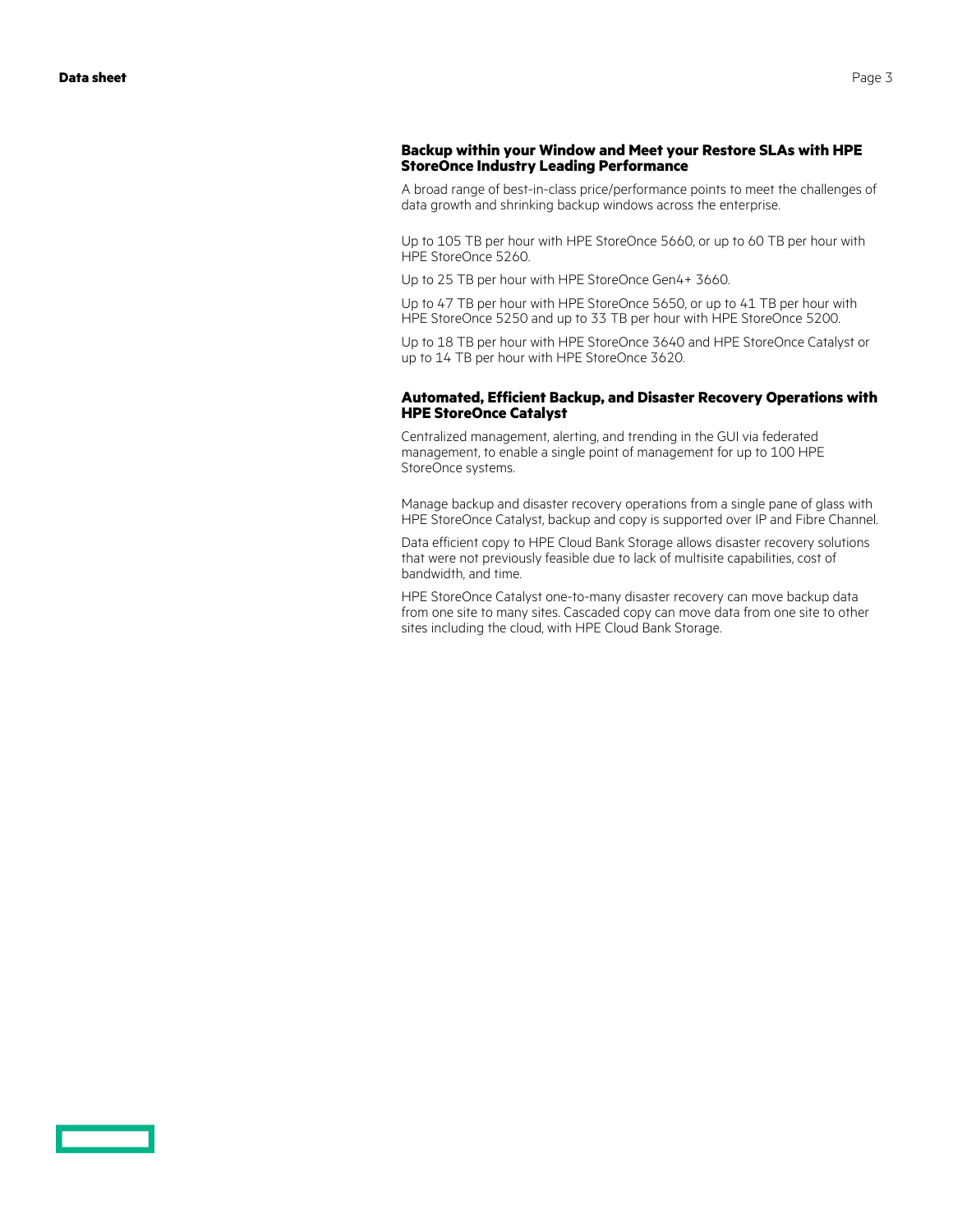**Technical specifications HPE StoreOnce Systems Capacity HPE StoreOnce Gen4:** 4 TB starting, 2,240 TB RAW maximum, depending on model HPE StoreOnce Gen4+: 4 TB starting, 1,536 TB RAW maximum, depending on model

| <b>Host interface</b>                            | HPE StoreOnce Gen4: 1 GbE standard, 10 GbE SFP, 10 GbE-T, 16 Gb FC or 32 Gb FC can be added in any<br>configuration up to maximum quantity of four HBAs                                                          |
|--------------------------------------------------|------------------------------------------------------------------------------------------------------------------------------------------------------------------------------------------------------------------|
|                                                  | HPE StoreOnce Gen4+: 10 GbE Base-T OCP adapter card standard, 10 GbE SFP, 10 GbE-T, 16 Gb FC or 32<br>Gb FC can be added in any configuration up to maximum quantity of four HBAs                                |
| <b>Transfer rate</b>                             | 105 TB/hr maximum, depending on model                                                                                                                                                                            |
| <b>Deduplication</b>                             | HPE StoreOnce deduplication                                                                                                                                                                                      |
| <b>Storage expansion options</b>                 | HPE StoreOnce upgrade kits and expansion modules are available for all HPE StoreOnce productions -<br>scalability is dependent on model                                                                          |
| <b>Replication support</b>                       | HPE StoreOnce Replication and Catalyst Copy                                                                                                                                                                      |
| <b>RAID support</b>                              | Hardware RAID 5 or 6 depending on model                                                                                                                                                                          |
| Number of virtual tape libraries and NAS targets | 192 maximum, depending on model                                                                                                                                                                                  |
| <b>Target for backup applications</b>            | HPE StoreOnce Catalyst, Virtual Tape Library (iSCSI, FC), and NAS (CIFS, NFS)                                                                                                                                    |
| <b>Tape device emulated</b>                      | HPE StoreEver LTO-2/LTO-3/LTO-4/LTO-5/LTO-6/LTO-7 Ultrium Tape Drives in HPE StoreEver<br>MSL2024 Tape Library, HPE StoreEver MSL4048 Tape Library, HPE D2D generic library with HPE D2D<br>generic tape library |
| Number of source appliances, maximum             | 50 maximum per target device, depending on model                                                                                                                                                                 |
| Tape cartridges emulated (maximum)               | 16,384 maximum, depending on model and configuration                                                                                                                                                             |
| <b>Form factor</b>                               | dependent on model                                                                                                                                                                                               |
| <b>Product Dimensions (metric)</b>               | dependent on model                                                                                                                                                                                               |
| Weight                                           | dependent on model                                                                                                                                                                                               |
| Warranty                                         | 3-year parts exchange, 3-year labor, 3-year on site, normal business hours, next business day response                                                                                                           |